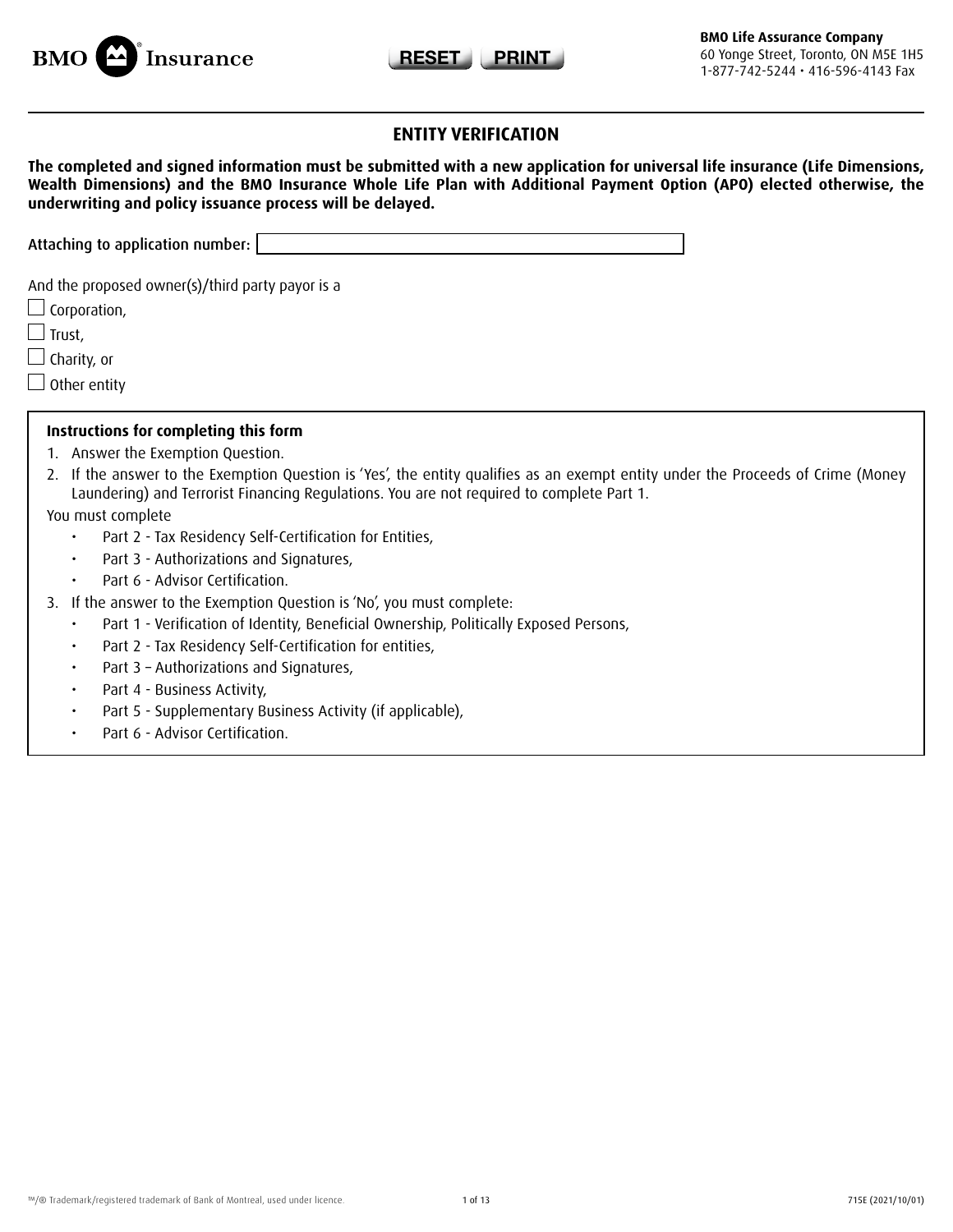**Exemption Question -** Refer to, Additional Information, to review the complete exemption.

Is the applicant a public body, a public hospital or a corporation that is traded on a Canadian stock exchange with net assets of at least \$75 million (this includes a subsidiary of any of these entities whose financial statements are consolidated with those of the parent entity)?  $\Box$ Yes  $\Box$ No If 'Yes' proceed to Part 2, Tax Residency Self-Certification for entities

If 'No' complete all Parts as required

# **Part 1 – Verification of Identity, Beneficial Ownership, Politically Exposed Persons**

The objective of the Canadian legislation called the Proceeds of Crime (Money Laundering) and Terrorist Financing Act (the Act) is to help detect and deter money laundering and the financing of terrorist activities. This includes implementation of client identification, record keeping, reporting and compliance regime requirements for life insurance companies, life insurance advisors and independent life insurance agents.

### **SECTION 1 – VERIFICATION OF IDENTITY**

### **1.1 Individual(s), Sole Proprietors, Partners of a Partnership, Trustee of a trust, CEO and Signing Officer of a Corporation or Not for Profit Entity/Charity**

Acceptable Photo ID: original valid passport, driver's licence, Certificate of Canadian Citizenship, or a provincial or territorial identification card. The document must have been issued by a provincial, territorial or federal government and must be valid and cannot have expired.

| Legal Name (first, middle initial, last)                                                                                                                                                                                               |  |                            | Date of Birth (dd/mmm/yyyy) Phone number     |  |                              |      |                     | that function? | $\mathsf{Yes}$                                             | Are you a CEO or a person who performs<br>$\overline{\mathsf{N}}$ |
|----------------------------------------------------------------------------------------------------------------------------------------------------------------------------------------------------------------------------------------|--|----------------------------|----------------------------------------------|--|------------------------------|------|---------------------|----------------|------------------------------------------------------------|-------------------------------------------------------------------|
| Type of Identification                                                                                                                                                                                                                 |  | Identification Number      |                                              |  |                              |      |                     |                | Expiry Date (mm/yyyy) Province of Issue   Country of Issue |                                                                   |
| Detailed Occupation/Principal Business                                                                                                                                                                                                 |  |                            | Residential Address (number and Street name) |  |                              | City |                     |                | Province                                                   | Postal Code                                                       |
| Are you an intermediary or "gatekeeper" such as a Lawyer, Accountant, Real Estate Broker or Certified Trust & Financial Advisor that holds accounts for clients?<br>$\Box$ Yes<br>$\blacksquare$ No                                    |  |                            |                                              |  |                              |      |                     |                |                                                            |                                                                   |
| Legal Name (first, middle initial, last)                                                                                                                                                                                               |  |                            | Date of Birth (dd/mmm/yyyy) Phone number     |  |                              |      |                     | that function? | $\blacksquare$ Yes                                         | Are you a CEO or a person who performs<br>$\Box$ No               |
| Type of Identification                                                                                                                                                                                                                 |  | Identification Number      |                                              |  | Expiry Date (mm/yyyy)        |      |                     |                | Province of Issue   Country of Issue                       |                                                                   |
| Detailed Occupation/Principal Business                                                                                                                                                                                                 |  |                            | Residential Address (number and Street name) |  |                              | City |                     |                | Province                                                   | Postal Code                                                       |
| Are you an intermediary or "gatekeeper" such as a Lawyer, Accountant, Real Estate Broker or Certified Trust & Financial Advisor that holds accounts for clients?<br>Yes<br>$\overline{\phantom{a}}$ No                                 |  |                            |                                              |  |                              |      |                     |                |                                                            |                                                                   |
| 1.2 Corporation/Entity information                                                                                                                                                                                                     |  |                            |                                              |  |                              |      |                     |                |                                                            |                                                                   |
| Full legal name of corporation or other entity                                                                                                                                                                                         |  |                            |                                              |  | Type of business             |      |                     | Trade Name     |                                                            |                                                                   |
| Address (number and Street name)                                                                                                                                                                                                       |  |                            |                                              |  |                              | City |                     |                | Province                                                   | Postal Code                                                       |
| What is the nature of the corporation/entity?                                                                                                                                                                                          |  |                            |                                              |  |                              |      |                     |                |                                                            |                                                                   |
| $\Box$ Charity (must complete 1.3)<br>Corporation                                                                                                                                                                                      |  | $\Box$ Trust               | Partnership                                  |  | Club/Association             |      | $\Box$ Other        |                |                                                            |                                                                   |
| Registration in (province, territory)                                                                                                                                                                                                  |  | Incorporation/Trust number |                                              |  | BN (Federal Business number) |      |                     |                | NEQ (Quebec only)                                          |                                                                   |
| Type of charter document*                                                                                                                                                                                                              |  |                            |                                              |  |                              |      |                     |                |                                                            | Date of establishment (dd/mmm/yyyy)                               |
| Must be submitted (i.e. articles of incorporation, partnership agreement, articles of association, trust agreement)*                                                                                                                   |  |                            |                                              |  |                              |      |                     |                |                                                            |                                                                   |
| <b>Directors</b>                                                                                                                                                                                                                       |  |                            |                                              |  |                              |      |                     |                |                                                            |                                                                   |
| First Name                                                                                                                                                                                                                             |  | Last Name                  |                                              |  |                              |      | Detailed Occupation |                |                                                            |                                                                   |
| First Name                                                                                                                                                                                                                             |  | Last Name                  |                                              |  |                              |      | Detailed Occupation |                |                                                            |                                                                   |
| <b>First Name</b>                                                                                                                                                                                                                      |  | Last Name                  |                                              |  |                              |      | Detailed Occupation |                |                                                            |                                                                   |
| 1.3 Charitable organization                                                                                                                                                                                                            |  |                            |                                              |  |                              |      |                     |                |                                                            |                                                                   |
| Is the charitable organization registered with the Canada Revenue Agency?<br>(if "yes" please specify registration number)<br>$\Box$ Yes<br>Does the charity solicit or accept charitable financial donations from the public?<br>  No |  |                            |                                              |  | <b>P</b> es                  | No   |                     |                |                                                            |                                                                   |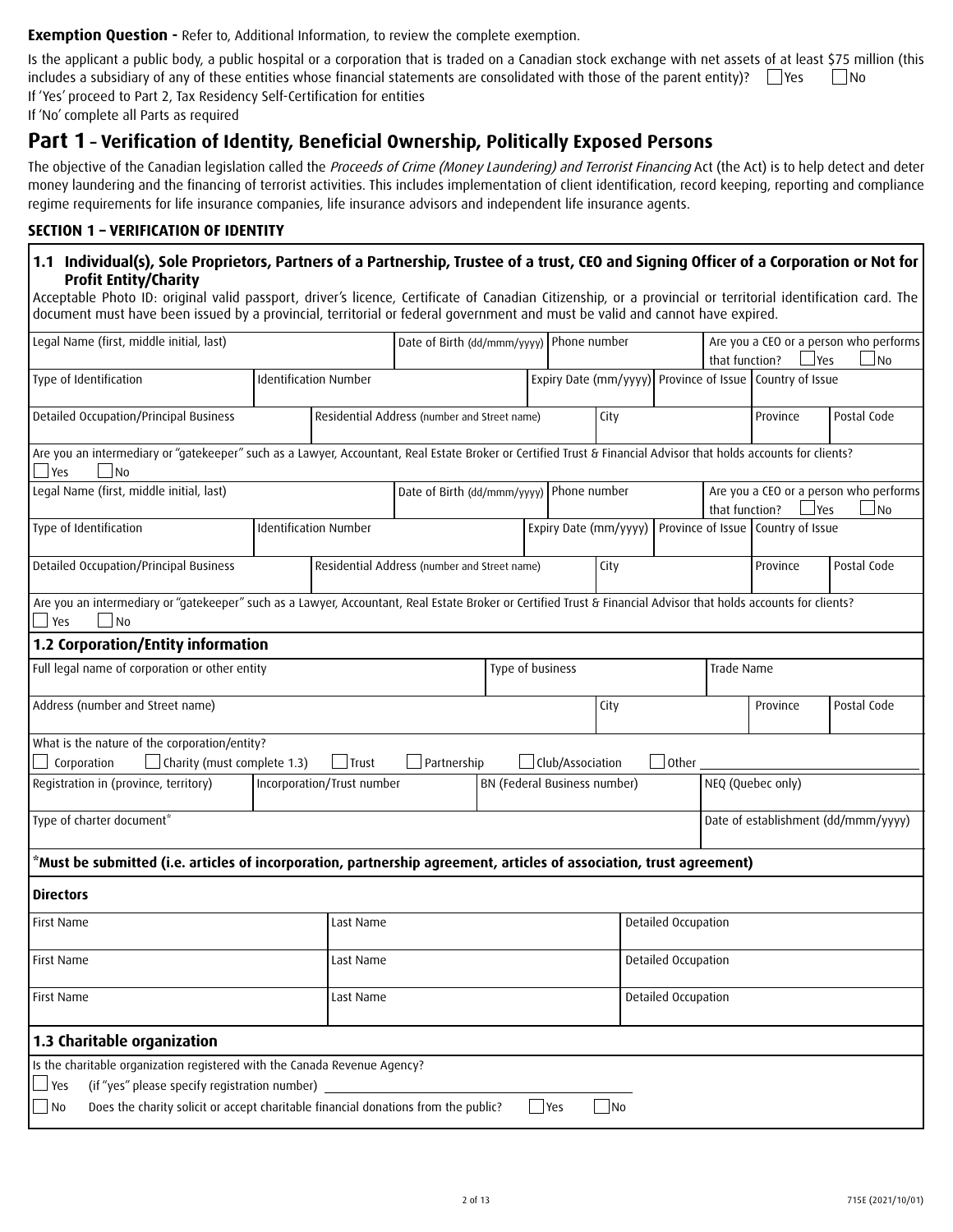#### **SECTION 2 – BENEFICIAL OWNERSHIP INFORMATION**

Provide information requested for each individual and entity defined as follows.

**Trust** - Provide the names and addresses of all trustees and all known beneficiaries and settlors of the trust.

#### **Corporation, Entity other than a Corporation or trust (E.g. Partnership, association, not for profit entities)**

Provide the names, addresses and the detailed occupation of all persons, and the names, addresses and the nature of the business of all entities who own or control, directly or indirectly, 25% or more of the shares of the corporation. For entity's owned partially or completely by another legal entity (resulting in indirect ownership by individuals) attach documentation that shows the ownership, control and structure of the corporation (attach a corporate structure chart that shows the entity's entire chain of ownership and family companies) Provide the names of all directors of the corporation and their detailed occupation.

#### Please select **the entity type and complete the required sections below**.

If you require additional space, please supply all required information in a separate list attached to this form.

Trust - Complete 2.1

 $\Box$  Corporation - Complete 2.2 and 2.3

Entity other than a Corporation or trust - Complete 2.2 and 2.3

#### **SECTION 2.1 – TRUST**

| Name of Trust                                                          | Address |            |           | Registration number               |
|------------------------------------------------------------------------|---------|------------|-----------|-----------------------------------|
| Trustee - Full Name                                                    | Address |            |           |                                   |
| Are you a resident or a Citizen of the United States?                  |         | Yes        | $\Box$ No | TIN (Taxpayer Identification No.) |
| Are you a resident of any other country other than Canada or the U.S.? |         | $\Box$ Yes | $\Box$ No |                                   |
|                                                                        |         |            |           |                                   |
| Settlor - Full Name                                                    | Address |            |           |                                   |
| Are you a resident or a Citizen of the United States?                  |         | Yes        | $\Box$ No |                                   |
| Are you a resident of any other country other than Canada or the U.S.? |         | $\Box$ Yes | $\Box$ No |                                   |
|                                                                        |         |            |           |                                   |
| Beneficiary of Trust - Full Name                                       | Address |            |           |                                   |
| Are you a resident or a Citizen of the United States?                  |         | Yes        | $\Box$ No | TIN (Taxpayer Identification No.) |
| Are you a resident of any other country other than Canada or the U.S.? |         | $\Box$ Yes | $\Box$ No |                                   |
|                                                                        |         |            |           |                                   |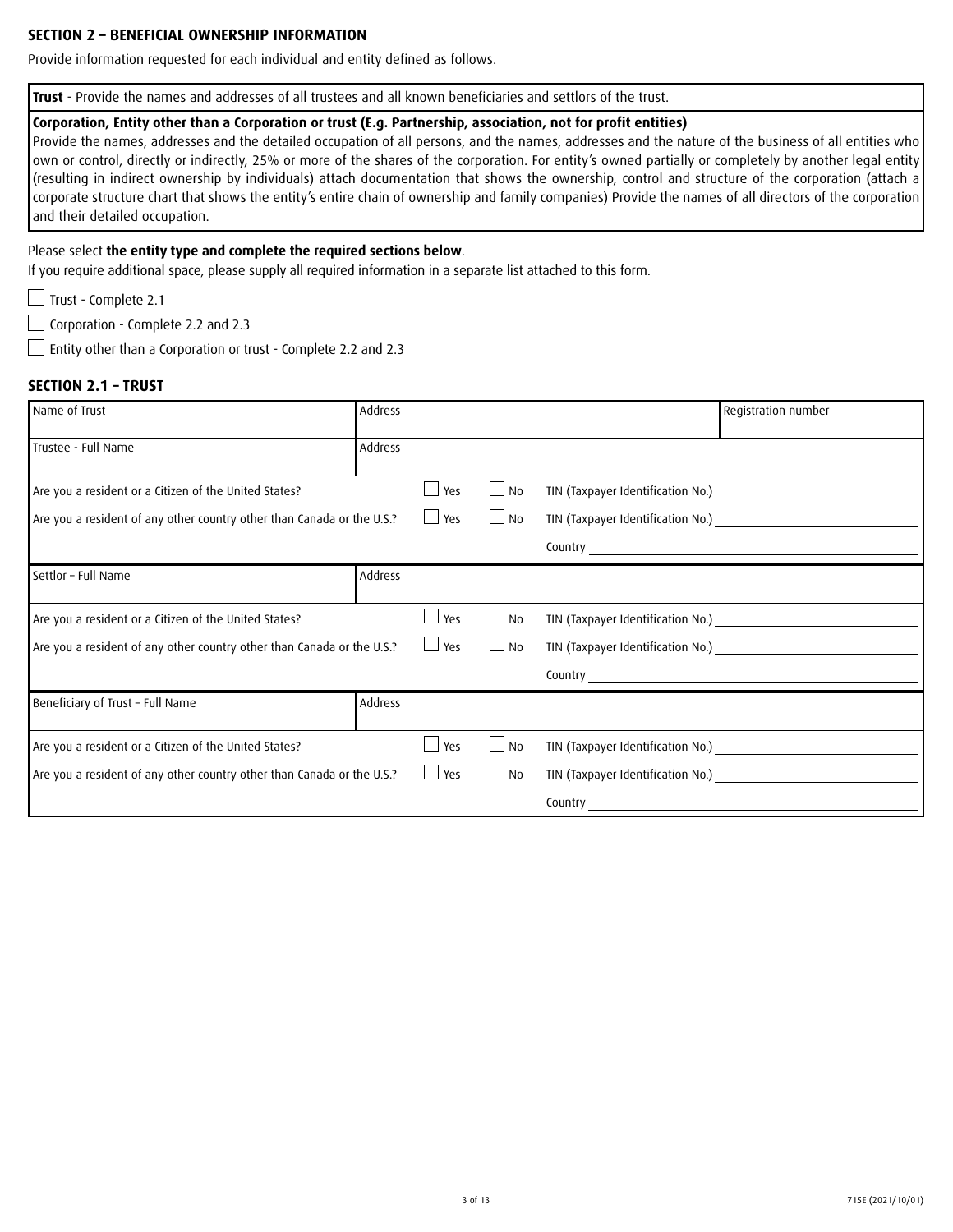### **SECTION 2.2 – INDIVIDUAL SHAREHOLDERS**

Complete this section if the Entity owner identified in Part 1, section 1.2 is owned whole or in part by an individual or individuals. 100% of ownership or control must be accounted for.

Is there 25% or more ownership/control of the Corporation/Entity?  $\Box$  Yes  $\Box$  No

If Yes, please indicate all individuals and complete the sections below. If any Entities owns wholly or in part, also complete section 2.3.

If any Trusts owns wholly or in part, also complete section 2.4.

|     | First Name                                                             | Last Name                              | Date of Birth (dd/mmm/yyyy)<br>Social Insurance Number (SIN)                                                                                                                                                                                |  |  |  |  |
|-----|------------------------------------------------------------------------|----------------------------------------|---------------------------------------------------------------------------------------------------------------------------------------------------------------------------------------------------------------------------------------------|--|--|--|--|
|     | Residential Address                                                    | City                                   | Province/State Country<br>Postal Code                                                                                                                                                                                                       |  |  |  |  |
|     | Direct Ownership or control                                            | What percentage do you own or control? | Detailed Occupation                                                                                                                                                                                                                         |  |  |  |  |
|     | Indirect Ownership or control                                          | $\frac{0}{0}$                          |                                                                                                                                                                                                                                             |  |  |  |  |
|     | Are you a resident or a Citizen of the United States?                  | $\Box$ Yes                             | $\Box$ No                                                                                                                                                                                                                                   |  |  |  |  |
|     | Are you a resident of any other country other than Canada or the U.S.? | $\Box$ Yes                             | $\Box$ No                                                                                                                                                                                                                                   |  |  |  |  |
|     |                                                                        |                                        |                                                                                                                                                                                                                                             |  |  |  |  |
| 2.1 | First Name                                                             | Last Name                              | Date of Birth (dd/mmm/yyyy)                                                                                                                                                                                                                 |  |  |  |  |
|     | Residential Address                                                    | City                                   | Province/State Country<br>Postal Code                                                                                                                                                                                                       |  |  |  |  |
|     | Direct Ownership or control                                            | What percentage do you own or control? | Detailed Occupation                                                                                                                                                                                                                         |  |  |  |  |
|     | Indirect Ownership or control                                          | $\frac{0}{0}$                          |                                                                                                                                                                                                                                             |  |  |  |  |
|     | Are you a resident or a Citizen of the United States?                  | $\Box$ Yes                             | $\Box$ No                                                                                                                                                                                                                                   |  |  |  |  |
|     | Are you a resident of any other country other than Canada or the U.S.? | $\Box$ Yes                             | $\Box$ No                                                                                                                                                                                                                                   |  |  |  |  |
|     |                                                                        |                                        |                                                                                                                                                                                                                                             |  |  |  |  |
| 3.1 | <b>First Name</b>                                                      | Last Name                              | Social Insurance Number (SIN)<br>Date of Birth (dd/mmm/yyyy)                                                                                                                                                                                |  |  |  |  |
|     | <b>Residential Address</b>                                             | City                                   | Province/State   Country<br>Postal Code                                                                                                                                                                                                     |  |  |  |  |
|     | Direct Ownership or control                                            | What percentage do you own or control? | Detailed Occupation                                                                                                                                                                                                                         |  |  |  |  |
|     | Indirect Ownership or control                                          | $\frac{0}{0}$                          |                                                                                                                                                                                                                                             |  |  |  |  |
|     | Are you a resident or a Citizen of the United States?                  | $\Box$ Yes                             | $\Box$ No<br>TIN (Taxpayer Identification No.) Manuscript Annual Manuscript Annual Manuscript Annual Manuscript Annual Manuscript Annual Manuscript Annual Manuscript Annual Manuscript Annual Manuscript Annual Manuscript Annual Manuscri |  |  |  |  |
|     | Are you a resident of any other country other than Canada or the U.S.? | $\Box$ Yes                             | $\Box$ No                                                                                                                                                                                                                                   |  |  |  |  |
|     |                                                                        |                                        |                                                                                                                                                                                                                                             |  |  |  |  |
| 4.1 | <b>First Name</b>                                                      | Last Name                              | Social Insurance Number (SIN)<br>Date of Birth (dd/mmm/yyyy)                                                                                                                                                                                |  |  |  |  |
|     | Residential Address                                                    | City                                   | Province/State   Country<br>Postal Code                                                                                                                                                                                                     |  |  |  |  |
|     | Direct Ownership or control                                            | What percentage do you own or control? | Detailed Occupation                                                                                                                                                                                                                         |  |  |  |  |
|     | Indirect Ownership or control                                          | $\frac{0}{0}$                          |                                                                                                                                                                                                                                             |  |  |  |  |
|     | Are you a resident or a Citizen of the United States?                  | $\Box$ Yes                             | $\Box$ No<br>TIN (Taxpayer Identification No.)<br><u> 1980 - Andrea Station Barbara, amerikan personal (</u>                                                                                                                                |  |  |  |  |
|     | Are you a resident of any other country other than Canada or the U.S.? | $\Box$ Yes                             | $\Box$ No<br>TIN (Taxpayer Identification No.)                                                                                                                                                                                              |  |  |  |  |
|     |                                                                        |                                        | Country____                                                                                                                                                                                                                                 |  |  |  |  |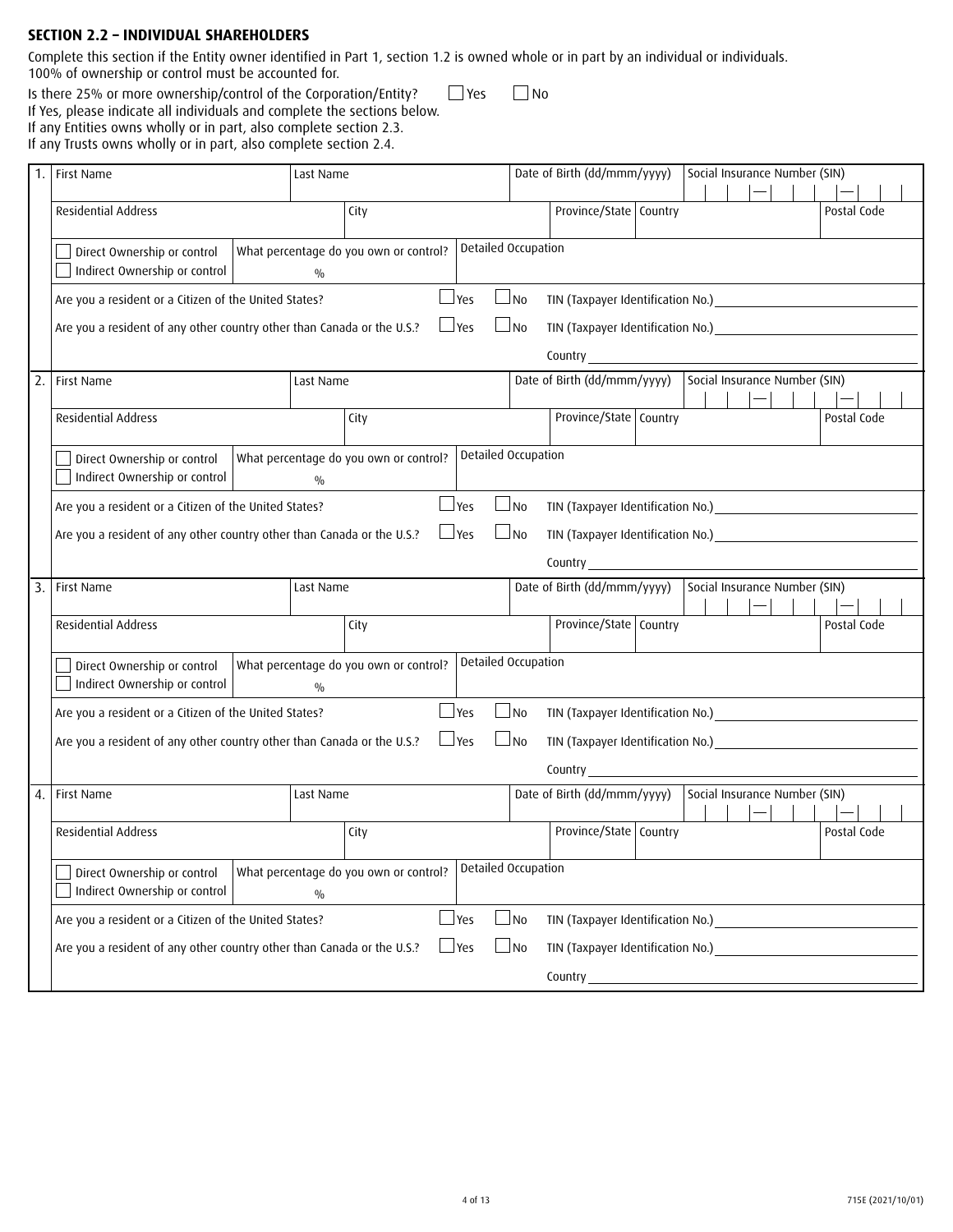#### **SECTION 2.3 – ENTITY OWNERSHIP**

Complete this section if the Entity owner identified in Part 1, section 1.2 is owned whole or in part by another entity including trusts. 100% of entity ownership of the entity must be captured.

For every additional individual ,entity and/or trust that owns or controls a portion of the Entity, please complete the Entity Ownership form 864E.

If Yes, please indicate all entities and complete the sections below. Is there 25% or more ownership/control of the Corporation/Entity identified in section 1.2?  $\Box$  Yes  $\Box$  No

| 1. Name of controlling Corporation/Entity<br>Corporate Registration #                                                                                                                  | Date of Incorporation |  |
|----------------------------------------------------------------------------------------------------------------------------------------------------------------------------------------|-----------------------|--|
|                                                                                                                                                                                        |                       |  |
|                                                                                                                                                                                        |                       |  |
| Detailed nature of business (holding companies must indicate the nature of their principal holding)                                                                                    |                       |  |
|                                                                                                                                                                                        |                       |  |
|                                                                                                                                                                                        |                       |  |
| Province/State   Country<br>Postal Code<br>City                                                                                                                                        |                       |  |
|                                                                                                                                                                                        |                       |  |
|                                                                                                                                                                                        |                       |  |
|                                                                                                                                                                                        |                       |  |
|                                                                                                                                                                                        |                       |  |
|                                                                                                                                                                                        |                       |  |
|                                                                                                                                                                                        |                       |  |
|                                                                                                                                                                                        |                       |  |
|                                                                                                                                                                                        |                       |  |
|                                                                                                                                                                                        |                       |  |
| Direct Ownership or control<br>What percentage do you own or control?<br>Indirect Ownership or control<br>$\frac{0}{0}$<br>Province/State of Incorporation<br>Country of Incorporation |                       |  |

#### **Individual Shareholders –** 100% of ownership or control named in 2.3 must be accounted for. Is there 25% or more ownership/control of the Corporation/Entity?  $\Box$  Yes  $\Box$  No

If Yes, please indicate all individuals and complete the sections below.

|    | 1. First Name                                           | Last Name                   |      |  |                                                              | Detailed Occupation                                          |  |             |  |  |
|----|---------------------------------------------------------|-----------------------------|------|--|--------------------------------------------------------------|--------------------------------------------------------------|--|-------------|--|--|
|    | <b>Residential Address</b>                              |                             | City |  |                                                              | Province/State   Country                                     |  | Postal Code |  |  |
|    | What percentage do you own or control?<br>$\frac{0}{0}$ |                             |      |  | Direct Ownership or control<br>Indirect Ownership or control |                                                              |  |             |  |  |
| 2. | First Name                                              | Last Name                   |      |  | Detailed Occupation                                          |                                                              |  |             |  |  |
|    | <b>Residential Address</b>                              |                             | City |  |                                                              | Province/State   Country                                     |  | Postal Code |  |  |
|    | What percentage do you own or control?<br>$\frac{0}{0}$ |                             |      |  |                                                              | Direct Ownership or control<br>Indirect Ownership or control |  |             |  |  |
| 3. | First Name                                              | Last Name                   |      |  | Detailed Occupation                                          |                                                              |  |             |  |  |
|    | <b>Residential Address</b>                              |                             | City |  |                                                              | Province/State   Country                                     |  | Postal Code |  |  |
|    | What percentage do you own or control?<br>$\frac{0}{0}$ | Direct Ownership or control |      |  |                                                              | Indirect Ownership or control                                |  |             |  |  |
|    | 4. First Name                                           | Last Name                   |      |  | Detailed Occupation                                          |                                                              |  |             |  |  |
|    | <b>Residential Address</b>                              |                             | City |  |                                                              | Province/State   Country                                     |  | Postal Code |  |  |
|    | What percentage do you own or control?<br>$\frac{0}{0}$ |                             |      |  |                                                              | Direct Ownership or control<br>Indirect Ownership or control |  |             |  |  |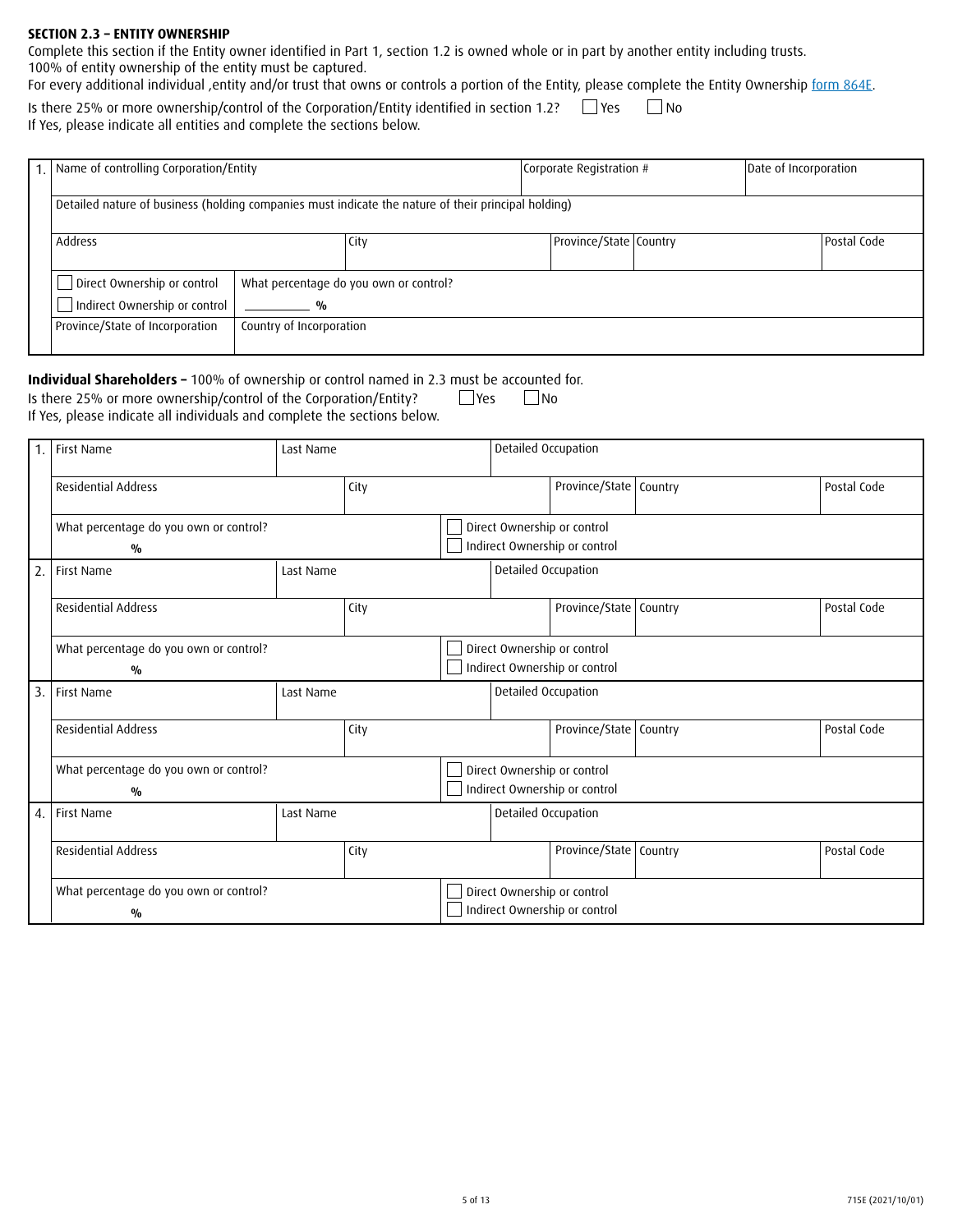#### **SECTION 2.4 – Trust Ownership**

Complete this section if the Entity owner identified in section 1, 1.2 is owned whole or in part by a Trust.

100% of trust ownership of the entity must be captured

For every additional Trust that owns or controls a portion of the Entity, please complete the Entity Ownership <u>form 864E</u>.

If Yes, please indicate all trusts and complete the sections below. Is there 25% or more ownership/control of the Corporation/Entity?  $\Box$  Yes  $\Box$  No

| Name of Trust                                                          | Address |                               |           |                          | Registration number                                                                                                                                                                                                                 |
|------------------------------------------------------------------------|---------|-------------------------------|-----------|--------------------------|-------------------------------------------------------------------------------------------------------------------------------------------------------------------------------------------------------------------------------------|
| Trustee - Full Name                                                    | Address |                               |           |                          |                                                                                                                                                                                                                                     |
| What is the percentage of the ownership or control?                    |         | Direct Ownership or control   |           |                          |                                                                                                                                                                                                                                     |
| %                                                                      |         | Indirect Ownership or control |           |                          |                                                                                                                                                                                                                                     |
| Are you a resident or a Citizen of the United States?                  |         | $\Box$ Yes                    | $\Box$ No |                          |                                                                                                                                                                                                                                     |
| Are you a resident of any other country other than Canada or the U.S.? |         | $\Box$ Yes                    | $\Box$ No |                          |                                                                                                                                                                                                                                     |
|                                                                        |         |                               |           |                          | Country <u>experience</u> and the control of the control of the control of the control of the control of the control of the control of the control of the control of the control of the control of the control of the control of th |
| Settlor - Full Name                                                    | Address |                               |           |                          |                                                                                                                                                                                                                                     |
| Are you a resident or a Citizen of the United States?                  |         | $\Box$ Yes                    | $\Box$ No |                          | TIN (Taxpayer Identification No.)                                                                                                                                                                                                   |
| Are you a resident of any other country other than Canada or the U.S.? |         | $\Box$ Yes                    | $\Box$ No |                          | TIN (Taxpayer Identification No.) CONTEXT AND THE CONTEXT OF THE CONTEXT OF THE CONTEXT OF THE CONTEXT OF THE CONTEXT OF THE CONTEXT OF THE CONTEXT OF THE CONTEXT OF THE CONTEXT OF THE CONTEXT OF THE CONTEXT OF THE CONTEXT      |
|                                                                        |         |                               |           |                          |                                                                                                                                                                                                                                     |
| Beneficiary of Trust - Full Name                                       | Address |                               |           |                          |                                                                                                                                                                                                                                     |
| Are you a resident or a Citizen of the United States?                  |         | $\Box$ Yes                    | $\Box$ No |                          | TIN (Taxpayer Identification No.) CONTENTS AND THE RESERVE TO A REPORT OF THE RESERVE TO A REPORT OF THE RESERVE TO A REPORT OF THE RESERVE TO A REPORT OF THE REPORT OF THE REPORT OF THE REPORT OF THE REPORT OF THE REPORT       |
| Are you a resident of any other country other than Canada or the U.S.? |         | $\Box$ Yes                    | $\Box$ No |                          |                                                                                                                                                                                                                                     |
|                                                                        |         |                               |           | Country <b>countries</b> |                                                                                                                                                                                                                                     |
|                                                                        |         |                               |           |                          |                                                                                                                                                                                                                                     |
| Name of Trust                                                          | Address |                               |           |                          | Registration number                                                                                                                                                                                                                 |
| Trustee - Full Name                                                    | Address |                               |           |                          |                                                                                                                                                                                                                                     |
|                                                                        |         | Direct Ownership or control   |           |                          |                                                                                                                                                                                                                                     |
| What is the percentage of the ownership or control?<br>$\frac{0}{0}$   |         | Indirect Ownership or control |           |                          |                                                                                                                                                                                                                                     |
| Are you a resident or a Citizen of the United States?                  |         | $\Box$ Yes                    | $\Box$ No |                          | TIN (Taxpayer Identification No.) [18] TIN (Taxpayer Identification No.)                                                                                                                                                            |
| Are you a resident of any other country other than Canada or the U.S.? |         | $\Box$ Yes                    | $\Box$ No |                          |                                                                                                                                                                                                                                     |
|                                                                        |         |                               |           |                          |                                                                                                                                                                                                                                     |
| Settlor - Full Name                                                    | Address |                               |           |                          |                                                                                                                                                                                                                                     |
| Are you a resident or a Citizen of the United States?                  |         | $\Box$ Yes                    | $\Box$ No |                          | TIN (Taxpayer Identification No.)                                                                                                                                                                                                   |
| Are you a resident of any other country other than Canada or the U.S.? |         | $\Box$ Yes                    | $\Box$ No |                          |                                                                                                                                                                                                                                     |
|                                                                        |         |                               |           |                          |                                                                                                                                                                                                                                     |
| Beneficiary of Trust - Full Name                                       | Address |                               |           |                          |                                                                                                                                                                                                                                     |
| Are you a resident or a Citizen of the United States?                  |         | $\Box$ Yes                    | $\Box$ No |                          | TIN (Taxpayer Identification No.) Manual Manual According to the Manual According to the Manual According to the Manual According to the Manual According to the Manual According to the Manual According to the Manual Accord      |
| Are you a resident of any other country other than Canada or the U.S.? |         | $\Box$ Yes                    | $\Box$ No |                          | TIN (Taxpayer Identification No.) Manufacturers and the control of the control of the control of the control of                                                                                                                     |
|                                                                        |         |                               |           |                          | Country League and Country League and Country League and Country League and Country League and Country League                                                                                                                       |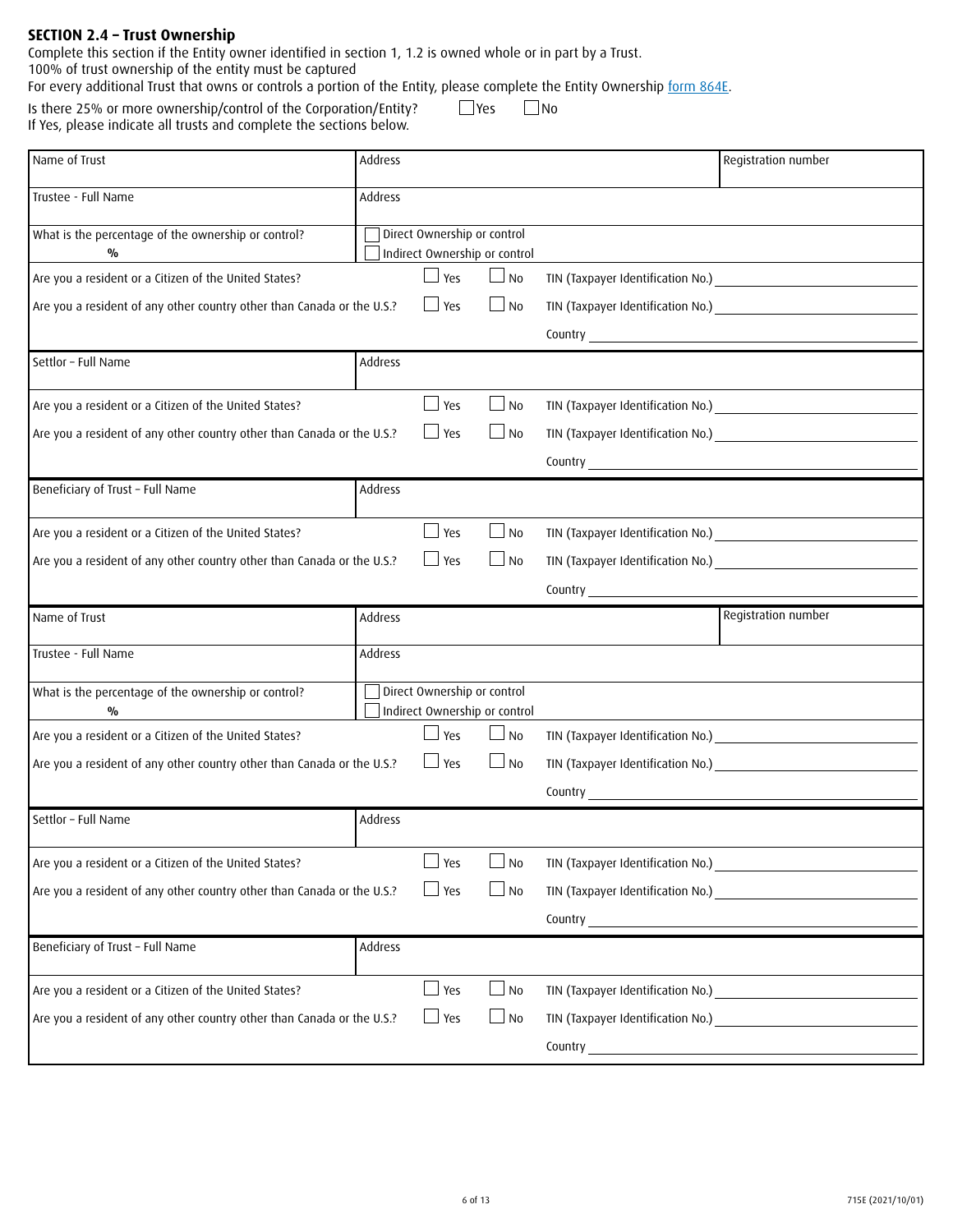# **Example of Direct and Indirect Ownership – ABC Inc.**

John Smith and Jay Reid are considered Beneficial Owners, while MNO Holding Ltd is the intermediary. Jay Reid is considered to be an indirect owner.



\*Indicated owner role required to be set up

- • 55% direct owner MNO Holding Lts
- • 40% direct owner John Smith
- • 49.5% indirect owner Jay Reid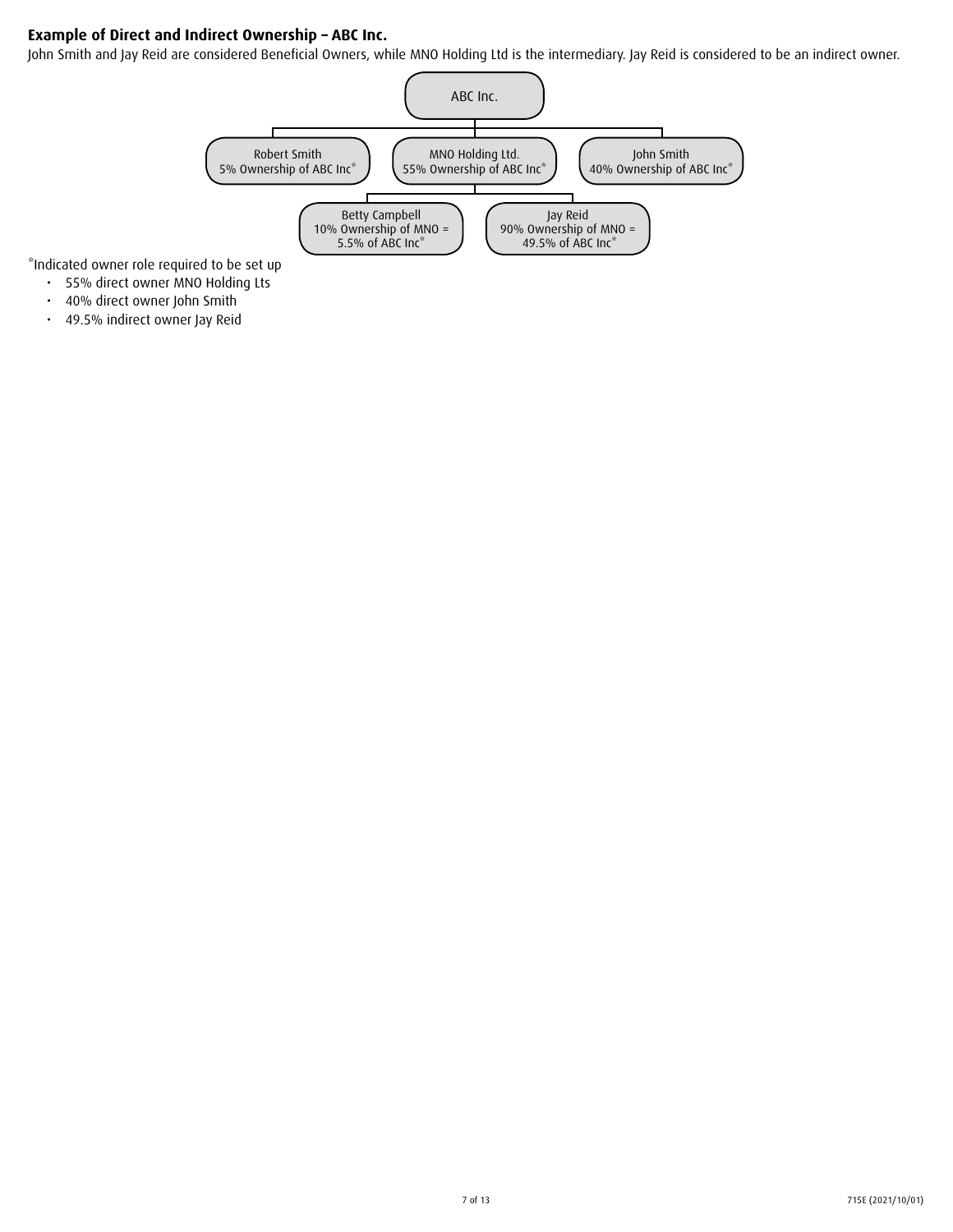#### **SECTION 3 – POLITICALLY EXPOSED PERSONS QUESTIONNAIRE**

**If there is more than one politically exposed person associated with this application or policy, then please complete a Politically Exposed Persons Questionnaire Form 420E for each.**

#### **Section 3 must be completed whenever a deposit of \$100,000 or more is made.**

Does a designated individual or any designated individual related by blood or marriage and listed below, hold or have ever held any of the following positions in a country other than Canada?  $\Box$  Yes  $\Box$ No

A designated individual means each of the following individuals (please check all that apply):

A.  $\Box$  the policy owner if the policy owner is an individual;

- $B.$  If the individual who signed the application, if the policy owner is a corporation, partnership, trust or other entity;
- $\mathsf{C}$ .  $\Box$  the individual who signed the application, if the policy owner is a sole proprietorship or unincorporated association;
- D.  $\Box$  the individual who signed the application, if an attorney/mandatary acting under a power of attorney/mandate signed the application; or
- E.  $\Box$  the individual actually paying the premium (payor)

### If "Yes" indicate position held below:

| Position                                                                                                 | A | B |  |  |
|----------------------------------------------------------------------------------------------------------|---|---|--|--|
| Head of state or head of government                                                                      |   |   |  |  |
| Member of the executive council of government or member of a legislature of a province                   |   |   |  |  |
| Judge                                                                                                    |   |   |  |  |
| Leader or President of a political party in a legislature                                                |   |   |  |  |
| Military General (or higher rank)                                                                        |   |   |  |  |
| Head of a government agency                                                                              |   |   |  |  |
| Deputy minister (or equivalent)                                                                          |   |   |  |  |
| Ambassador or attaché or counsellor of an ambassador                                                     |   |   |  |  |
| A president of a state-owned company or bank                                                             |   |   |  |  |
| Governor General, lieutenant governor or head of government                                              |   |   |  |  |
| President of a corporation that is wholly owned directly by her Majesty in right of Canada or a province |   |   |  |  |
| Mayor <sup>*</sup> , or reeve or similar chief local officer                                             |   |   |  |  |
| The head of an international organization established by governments of states                           |   |   |  |  |
| The head of an institution established by an international organization                                  |   |   |  |  |
| The head of an International Sports Organization                                                         |   |   |  |  |

\*A mayor is the head of a city, town, village, or rural or metropolitan municipality.

Was the position held by designated individual or their relative?  $\square$  Designated individual(s)  $\square$  Relative

If a relative, what is the persons name and relationship to the designated individual.

| Legal Name (first, middle initial, last)<br>$\Box$ Mr. |                                                                                               | I Relationship |
|--------------------------------------------------------|-----------------------------------------------------------------------------------------------|----------------|
| $L$ Mrs.<br><sup>I</sup> Ms.                           |                                                                                               |                |
| In what country is/was the position held?              | ' During what time period was the position held? Beginning (dd/mmm/yyyy) Ending (dd/mmm/yyyy) |                |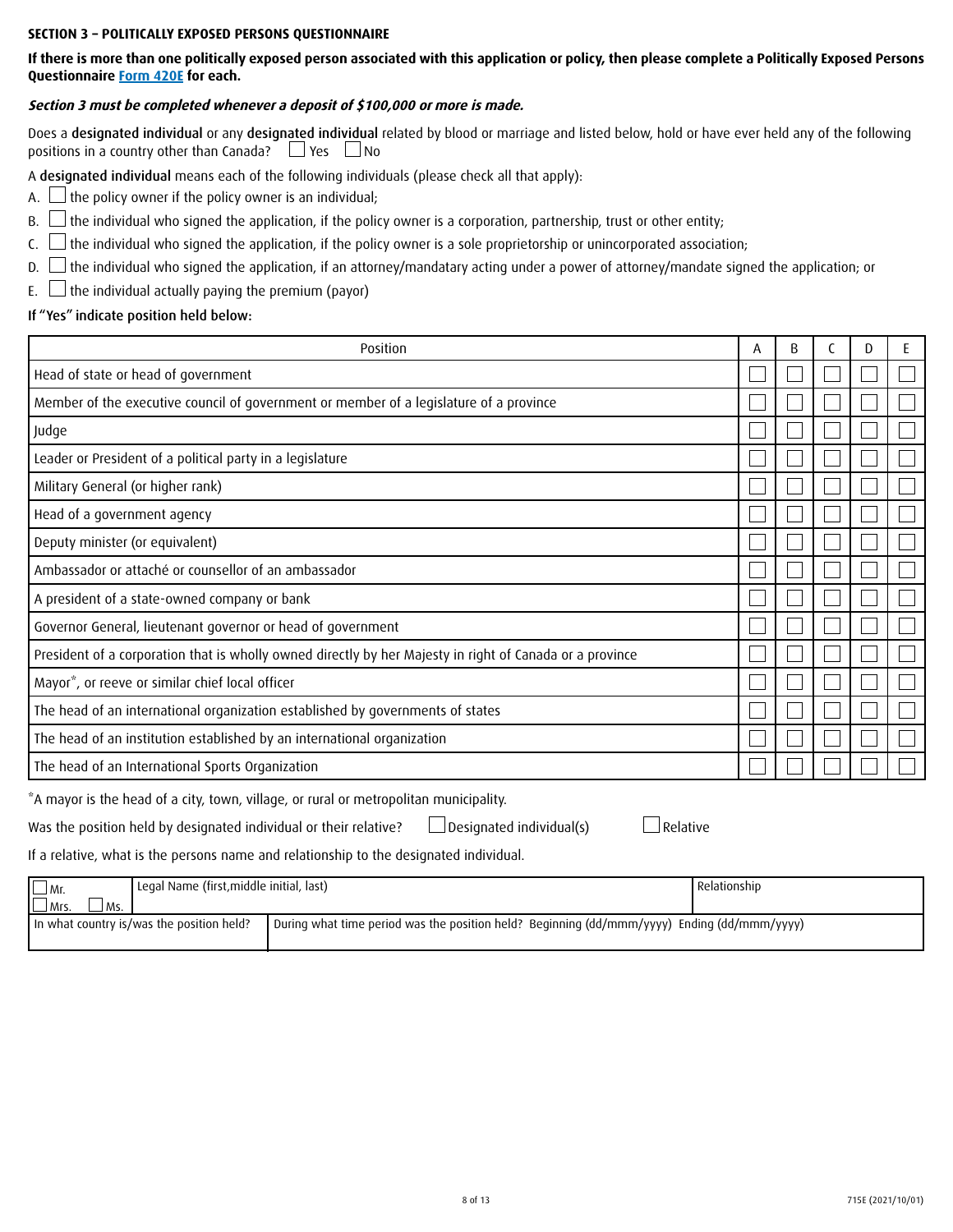# **Part 2 – Tax Residency Self-Certification for Entities**

The terms used in this section are defined by the Income Tax Act. For a definition of terms, visit <u>[cra-arc.gc.ca](http://cra-arc.gc.ca)</u> and search "enhanced financial account information reporting".

| Section 1 - Declaration of tax residence                                                                                            |                                                                                           |                                                                                                                                                          |  |  |  |  |  |  |
|-------------------------------------------------------------------------------------------------------------------------------------|-------------------------------------------------------------------------------------------|----------------------------------------------------------------------------------------------------------------------------------------------------------|--|--|--|--|--|--|
| Check the options that apply to the entity                                                                                          |                                                                                           |                                                                                                                                                          |  |  |  |  |  |  |
|                                                                                                                                     |                                                                                           | $\rfloor$ The entity resides in Canada. If you ticked this box, give the entity's business number or trust account number in Canada.                     |  |  |  |  |  |  |
| Business number in Canada                                                                                                           |                                                                                           |                                                                                                                                                          |  |  |  |  |  |  |
| Trust account number in Canada   1                                                                                                  |                                                                                           |                                                                                                                                                          |  |  |  |  |  |  |
|                                                                                                                                     |                                                                                           | The entity resides outside of North America. If you ticked this box, give the entity's jurisdiction of tax residence and taxpayer identification         |  |  |  |  |  |  |
| number (TIN).                                                                                                                       |                                                                                           |                                                                                                                                                          |  |  |  |  |  |  |
| The entity is a tax resident of the United States.                                                                                  |                                                                                           |                                                                                                                                                          |  |  |  |  |  |  |
|                                                                                                                                     | Reason 1: The entity will apply or has applied for a TIN but has not yet received it      | If the entity does not have a taxpayer identification number (TIN), give the reason using one of these choices:                                          |  |  |  |  |  |  |
|                                                                                                                                     | Reason 2: The entity's jurisdiction of tax residence does not issue TINs to its residents |                                                                                                                                                          |  |  |  |  |  |  |
| Other reason, please specify:                                                                                                       |                                                                                           |                                                                                                                                                          |  |  |  |  |  |  |
| Jurisdiction of tax residence                                                                                                       | Taxpayer identification number                                                            | If the entity does not have a TIN, choose reason A or B or enter another reason.                                                                         |  |  |  |  |  |  |
|                                                                                                                                     |                                                                                           |                                                                                                                                                          |  |  |  |  |  |  |
|                                                                                                                                     |                                                                                           |                                                                                                                                                          |  |  |  |  |  |  |
|                                                                                                                                     |                                                                                           |                                                                                                                                                          |  |  |  |  |  |  |
| Section 2 - Entity classification                                                                                                   |                                                                                           |                                                                                                                                                          |  |  |  |  |  |  |
| Check the appropriate boxes                                                                                                         |                                                                                           |                                                                                                                                                          |  |  |  |  |  |  |
| Section 2.1 - Is the entity a financial institution?                                                                                |                                                                                           |                                                                                                                                                          |  |  |  |  |  |  |
|                                                                                                                                     | $\Box$ Yes- Give the entity's global intermediary identification number (GIIN) $\Box$     |                                                                                                                                                          |  |  |  |  |  |  |
| No - Proceed to Section 2.3                                                                                                         |                                                                                           |                                                                                                                                                          |  |  |  |  |  |  |
| If the entity does not have a GIIN, give the reason why<br>Section 2.2 - Does the financial institution meet all of these criteria? |                                                                                           |                                                                                                                                                          |  |  |  |  |  |  |
|                                                                                                                                     |                                                                                           | It is a resident of a non-participating jurisdiction (for a list of participating jurisdictions, visit www.cra.gc.ca);                                   |  |  |  |  |  |  |
|                                                                                                                                     | At least 50% of its gross income is from investing or trading in financial assets.        |                                                                                                                                                          |  |  |  |  |  |  |
| It is managed by another financial institution.                                                                                     |                                                                                           |                                                                                                                                                          |  |  |  |  |  |  |
| Yes-Proceed to Part 3                                                                                                               |                                                                                           |                                                                                                                                                          |  |  |  |  |  |  |
| $\Box$ No - Proceed to Section 2.3                                                                                                  |                                                                                           |                                                                                                                                                          |  |  |  |  |  |  |
| Section 2.3 - Is the entity a specified United States person?                                                                       |                                                                                           | $ $ Yes<br>N <sub>0</sub>                                                                                                                                |  |  |  |  |  |  |
| Section 2.4 - Is the entity a strata/condominium corporation that meets certain conditions?                                         |                                                                                           |                                                                                                                                                          |  |  |  |  |  |  |
| No -Go to Section 2.5                                                                                                               |                                                                                           |                                                                                                                                                          |  |  |  |  |  |  |
| ⊻Yes-Go to Section 2.5                                                                                                              |                                                                                           |                                                                                                                                                          |  |  |  |  |  |  |
| <b>Section 2.5</b> - Check the option that best describes the entity:                                                               |                                                                                           |                                                                                                                                                          |  |  |  |  |  |  |
|                                                                                                                                     |                                                                                           |                                                                                                                                                          |  |  |  |  |  |  |
| passive income. If this is the case, proceed to Part 3.                                                                             |                                                                                           |                                                                                                                                                          |  |  |  |  |  |  |
|                                                                                                                                     |                                                                                           | The entity is a corporation with shares that regularly trade on an established securities market. If this is the case, proceed to Part 3.                |  |  |  |  |  |  |
|                                                                                                                                     |                                                                                           | The entity is a government, a central bank or an international organization (or an agency of one). If this is the case, proceed to Part 3.               |  |  |  |  |  |  |
| If this is the case, proceed to Part 3.                                                                                             |                                                                                           | The entity is an active non-financial entity other than one described in the three previous options (see the definition of active non-financial entity). |  |  |  |  |  |  |
| None of the above. Proceed to Part 3.                                                                                               |                                                                                           |                                                                                                                                                          |  |  |  |  |  |  |
|                                                                                                                                     |                                                                                           |                                                                                                                                                          |  |  |  |  |  |  |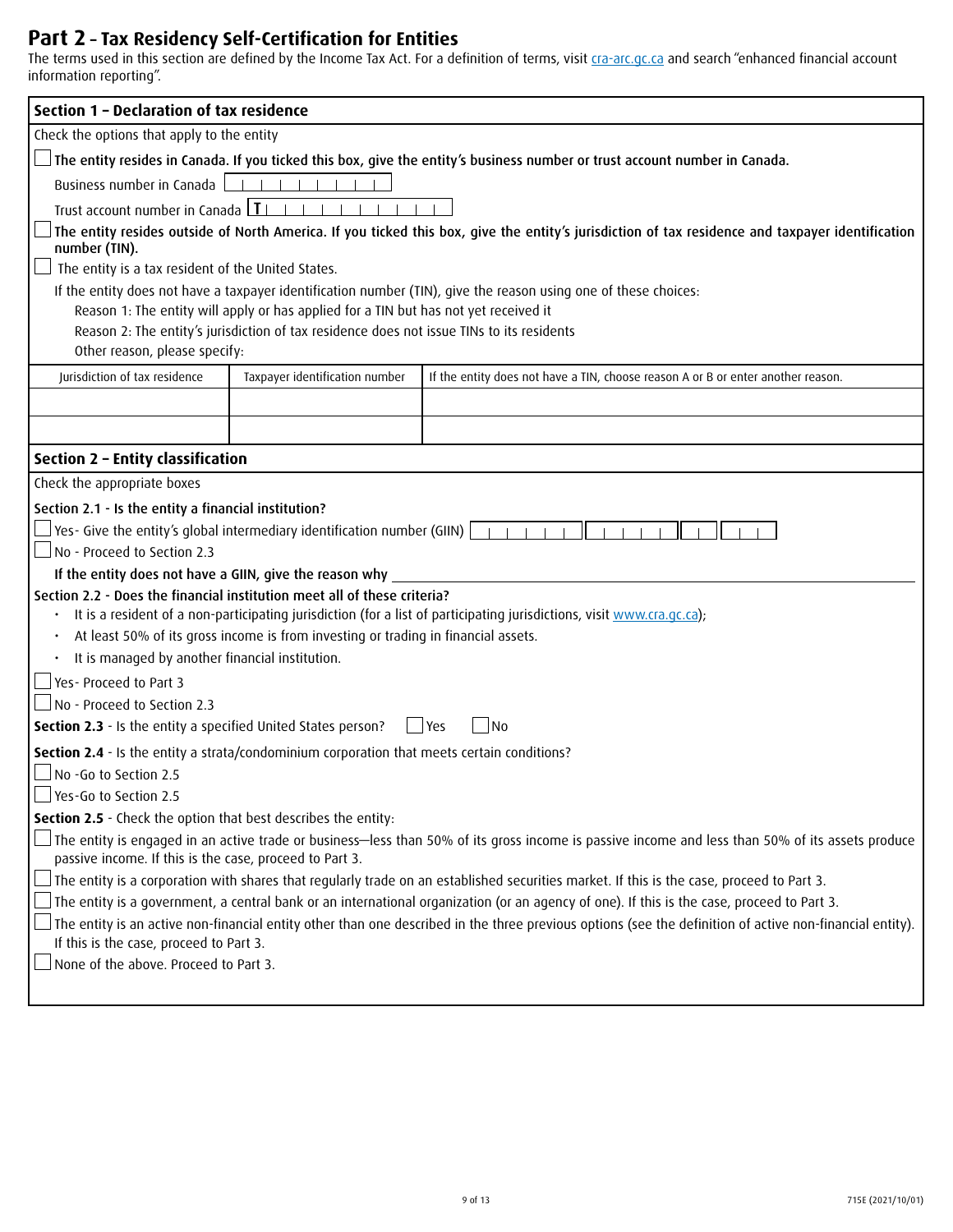# **Part 3 – Authorizations and Signatures**

- • I certify that the information provided on this form is correct and complete and I acknowledge that information contained in this form and information regarding my policy(s) at BMO Life Assurance Company (BMO Insurance) may be reported to the Canada Revenue Agency.
- I also acknowledge that I will advise BMO Life Assurance Company (BMO Insurance) of any change in circumstances that may cause the information contained on this form to become incorrect and to provide an updated Self Certification Form.
- I certify that I have the authority to bind the Corporation/Entity
- The Entity hereby certifies that the Business has not issued Bearer Shares and will notify BMO Insurance if Bearer Shares are issued
- • The Entity, if a Money Services Business, confirms that this policy will be used for operational purposes only and that it is compliant with applicable AML/TF/Sanctions regulations in their jurisdictions of operation.

\*Important Note: To help expedite the underwriting process this form can be submitted without the signature of the Signatory/Signing Officer(s). Signatures must be provided at time of policy delivery and will be a settling requirement.

In order to bind the Corporation/Entity, BMO Life Assurance Company documents must be signed by (please select appropriate option)

any one of the Directors or controlling owner/partners named above

any two of the Directors or controlling owner/partners named above

 $\Box$  Other (please describe)  $\Box$ 

#### **Signatures**

| Signed at    |                                            | this | day of | 20 |
|--------------|--------------------------------------------|------|--------|----|
| Policy Owner | (I have the authority to bind the company) |      |        |    |
| Policy Owner | (I have the authority to bind the company) |      |        |    |
| Payor        | (I have the authority to bind the company) |      |        |    |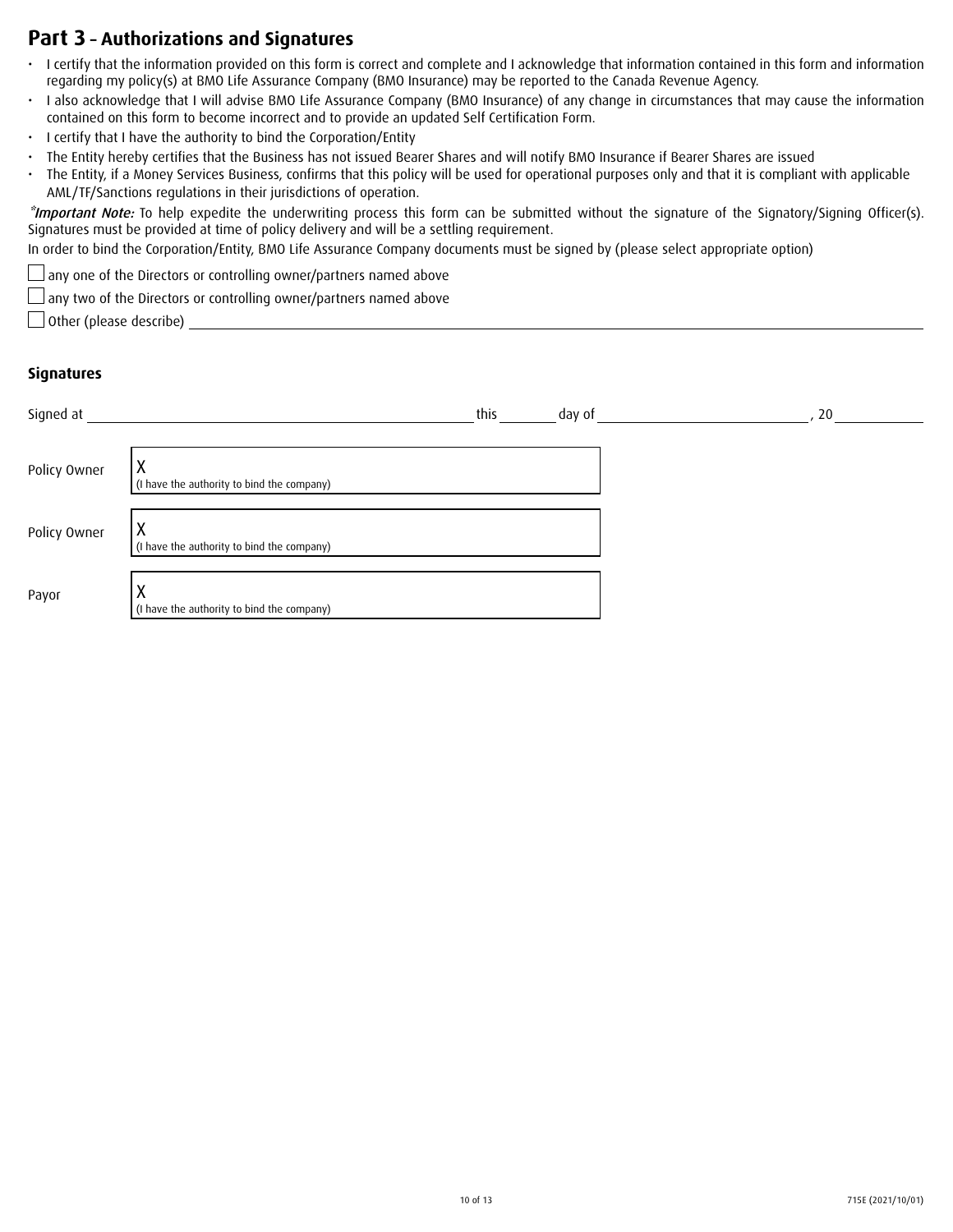# **Part 4 – Business Activity**

Mandatory for the applicants that are Corporations, Not for Profit Entity, Trusts and Non Corporate Entities.

Does the Entity conduct any of the following business activities listed below  $\Box$  Yes  $\Box$  No.

If "Yes", complete part 5, Supplementary Business Activity Questionnaire

- Virtual Currency Exchanger, Users, Network Facilitators, Administrators?
- • Adult Entertainment Industry?
- Dealer in High Valued Goods (Art/Antiquities/Vintage Alcohol/Auction Houses)?
- Is an Unregulated Businesses involved in Lending, Leasing and Financing?
- • Operate a Money Services Business?
- Operate a Cheque Cashing/Payday Lending business?
- Operate, lease or maintain more than one White Label Banking Machine?
- • Precious Metals and Stones: Cutters, Polishers, Refiners, Smelters, Intermediate Dealers/Brokers and Retailers?
- Gambling Service Providers: Casinos, Sports Betting Operator, Online Gambling and Entities conducting other types of licensed gambling (e.g. Bingo Halls, Raffles, Lotteries and establishments with Video Lottery)Terminals)?
- Sell Used Vehicles?
- Operate as an Arms Manufacturer, Dealer or Intermediary?
- • Operate a Telemarketing/Direct Marketing Company or a Company that primarily sells through a Telemarketing/Direct Marketing Company?
- • Operate as a Pawnbroker?
- • Operate as a Non Registered Charity/Charitable Organization, or other Not-for-profit Organization?
- • Operate an account for a Foreign Government?
- Operate an account for any of the following formed outside of Canada or the USA Trust, Private Investment Company, or Personal Holding Company?
- • Operate a Shell Bank?
- In the Cannabis Industry (Federal/Provincial/International)?
- • Operate as a Third Party Payment Processor?
- • Alternative Money Remittance Systems/Informal Value Transfer Systems (e.g. Hawala, Hundi, Chitti, Fei Ch 'ien, Poey Kuan)

# **Part 5 – Supplementary Business Activity Questionnaire**

Based on the information that has already been provided to us, BMO Life Assurance Company, is obligated to have a better understanding of activities undertaken by certain categories of business such as those engaged in cash intensive activities.

Complete all applicable questions, certify and return to our office.

#### **If applicable, provide the Entity's FINTRAC Registration Number**

### **Section 1 – Complete when the Entity is a Corporation, Unincorporated Entity, Non-registered charity or other Not-for-profit organization.**

1. What country is the legal formation of the Business?

2. Where did the business begin operations?  $\blacksquare$ 

3. If it has been indicated that the business (parent or subsidiaries) will be or is physically located in a country other than Canada or the U.S. please provide the key locations for each country.

| Company Name                |                                                                                                            | Relationship:<br>$\Box$ Parent               | <b>O</b> r     | $\Box$ Subsidiary                                        | Country |                     |
|-----------------------------|------------------------------------------------------------------------------------------------------------|----------------------------------------------|----------------|----------------------------------------------------------|---------|---------------------|
| <b>Business Activity</b>    | Nature of Business                                                                                         |                                              |                |                                                          |         |                     |
| Product or Service Provided | Yes                                                                                                        | $\Box$ No $\_\_$                             |                | Valid Export Permit Obtained (if yes provide permit No.) |         | Number of Employees |
| Company Name                |                                                                                                            | Relationship:<br>$\Box$ Parent               | 0 <sup>1</sup> | $\Box$ Subsidiary                                        | Country |                     |
| <b>Business Activity</b>    | Nature of Business                                                                                         |                                              |                |                                                          |         |                     |
| Product or Service Provided | Valid Export Permit Obtained (if yes provide permit No.)<br>Number of Employees<br>$\Box$ No $\Box$<br>Yes |                                              |                |                                                          |         |                     |
| Company Name                |                                                                                                            | Relationship:<br>$\Box$ Parent               | O <sub>1</sub> | $\Box$ Subsidiary                                        | Country |                     |
| <b>Business Activity</b>    | Nature of Business                                                                                         |                                              |                |                                                          |         |                     |
| Product or Service Provided | Yes                                                                                                        | $\neg$ No $\qquad \qquad$ No $\qquad \qquad$ |                | Valid Export Permit Obtained (if yes provide permit No.) |         | Number of Employees |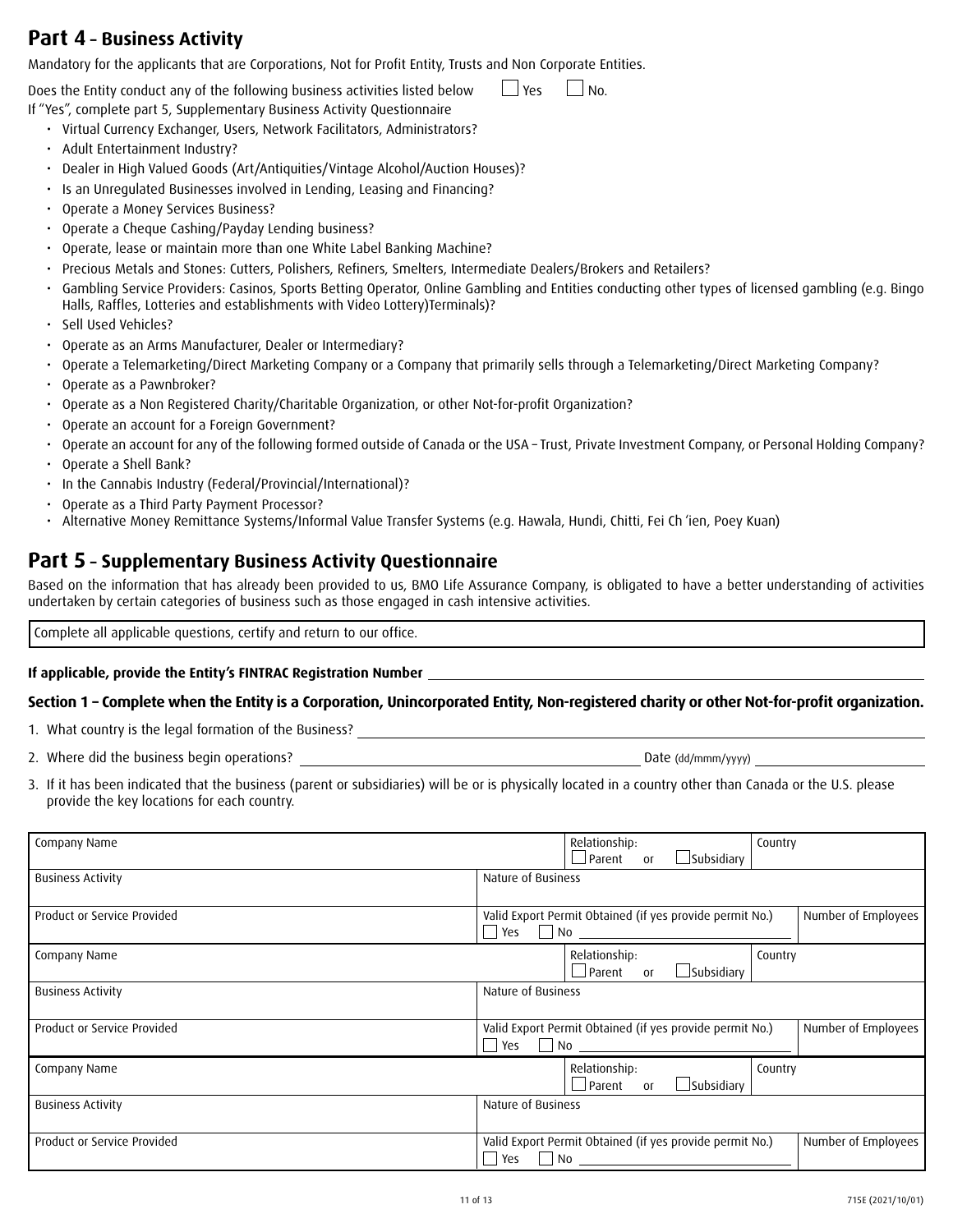| 4. Does the Business (parent or subsidiaries) import/export goods and/or services to/from a country outside of Canada or the U.S.? |                                                    |                                                                                                                    |                                       |                                |                       |                                          |         | <b>Yes</b>                        | No            |
|------------------------------------------------------------------------------------------------------------------------------------|----------------------------------------------------|--------------------------------------------------------------------------------------------------------------------|---------------------------------------|--------------------------------|-----------------------|------------------------------------------|---------|-----------------------------------|---------------|
| Company Name                                                                                                                       |                                                    |                                                                                                                    | Relationship:<br>$\Box$ Parent        | O <sub>1</sub>                 | $\Box$ Subsidiary     | Country                                  |         |                                   |               |
| <b>Business Activity</b>                                                                                                           |                                                    |                                                                                                                    | Nature of Business                    |                                |                       |                                          |         |                                   |               |
| Product or Service Provided                                                                                                        |                                                    | Valid Export Permit Obtained (if yes provide permit No.)<br>Number of Employees<br>Yes<br>$\Box$ No                |                                       |                                |                       |                                          |         |                                   |               |
| Company Name                                                                                                                       |                                                    |                                                                                                                    |                                       | Relationship:<br>$\Box$ Parent | Оſ                    | $\Box$ Subsidiary                        | Country |                                   |               |
| <b>Business Activity</b>                                                                                                           |                                                    |                                                                                                                    | Nature of Business                    |                                |                       |                                          |         |                                   |               |
| Product or Service Provided                                                                                                        |                                                    | Valid Export Permit Obtained (if yes provide permit No.)<br>Number of Employees<br>$\blacksquare$ Yes<br>$\Box$ No |                                       |                                |                       |                                          |         |                                   |               |
| Company Name                                                                                                                       |                                                    |                                                                                                                    |                                       | Relationship:<br>$\Box$ Parent | <b>O</b> <sub>r</sub> | _Subsidiary                              | Country |                                   |               |
| <b>Business Activity</b>                                                                                                           |                                                    |                                                                                                                    | Nature of Business                    |                                |                       |                                          |         |                                   |               |
| Product or Service Provided                                                                                                        |                                                    | Valid Export Permit Obtained (if yes provide permit No.)<br>Number of Employees<br>Yes<br>$\Box$ No                |                                       |                                |                       |                                          |         |                                   |               |
| 5. Are there any other business names (trade and legal) other than the one that was provided?                                      |                                                    |                                                                                                                    |                                       |                                | $\sqcup$ Yes          | No                                       |         | If 'Yes', please provide details. |               |
| Name(s)                                                                                                                            |                                                    |                                                                                                                    | Address (street, city, country)       |                                |                       |                                          |         |                                   |               |
|                                                                                                                                    |                                                    |                                                                                                                    |                                       |                                |                       |                                          |         |                                   |               |
|                                                                                                                                    |                                                    |                                                                                                                    |                                       |                                |                       |                                          |         |                                   |               |
| Islands, are each Foreign States).<br>No If 'Yes', please provide details.<br>Yes<br>Name of Government Body or Official           |                                                    | Nature of Business Dealings                                                                                        |                                       |                                |                       |                                          | Country |                                   |               |
|                                                                                                                                    |                                                    |                                                                                                                    |                                       |                                |                       |                                          |         |                                   |               |
| 7. How many people does the Business employ?                                                                                       |                                                    |                                                                                                                    |                                       |                                |                       |                                          |         |                                   |               |
| Country                                                                                                                            |                                                    |                                                                                                                    |                                       |                                |                       |                                          |         | Number of Employees               |               |
|                                                                                                                                    |                                                    |                                                                                                                    |                                       |                                |                       |                                          |         |                                   |               |
|                                                                                                                                    |                                                    |                                                                                                                    |                                       |                                |                       |                                          |         |                                   |               |
|                                                                                                                                    |                                                    |                                                                                                                    |                                       |                                |                       |                                          |         |                                   |               |
| 8. Are any of the following services provided by the Business?<br>Service                                                          |                                                    | Not applicable<br>$\frac{0}{0}$                                                                                    | Service                               |                                |                       |                                          |         |                                   | $\frac{0}{0}$ |
| Payday Lending                                                                                                                     |                                                    |                                                                                                                    | <b>Fund Remittances</b>               |                                |                       |                                          |         |                                   |               |
| Cheque Cashing                                                                                                                     |                                                    |                                                                                                                    | Foreign Exchange                      |                                |                       |                                          |         |                                   |               |
| Act as an Agent of a Money Service Business                                                                                        |                                                    |                                                                                                                    | Selling pre-paid Debit Cards          |                                |                       |                                          |         |                                   |               |
| Issue/Redeem Drafts, Money Orders or Travellers Cheques                                                                            |                                                    |                                                                                                                    |                                       |                                |                       |                                          |         |                                   |               |
| 9. Is the Business dealing with parties outside of Canada?                                                                         |                                                    | Yes                                                                                                                | No                                    |                                |                       | If 'Yes', indicate the types of parties. |         |                                   |               |
| Country                                                                                                                            | Government<br>Department or State<br>Owned Company | Financial<br>Institution                                                                                           | Individuals<br>Other (Please specify) |                                |                       |                                          |         |                                   |               |
|                                                                                                                                    | No<br> Yes                                         | Yes                                                                                                                | <b>No</b><br> Yes                     | No                             |                       |                                          |         |                                   |               |
|                                                                                                                                    | No<br> Yes                                         | Yes                                                                                                                | <b>No</b><br> Yes                     | N <sub>0</sub>                 |                       |                                          |         |                                   |               |

Yes No

Yes No

Yes No